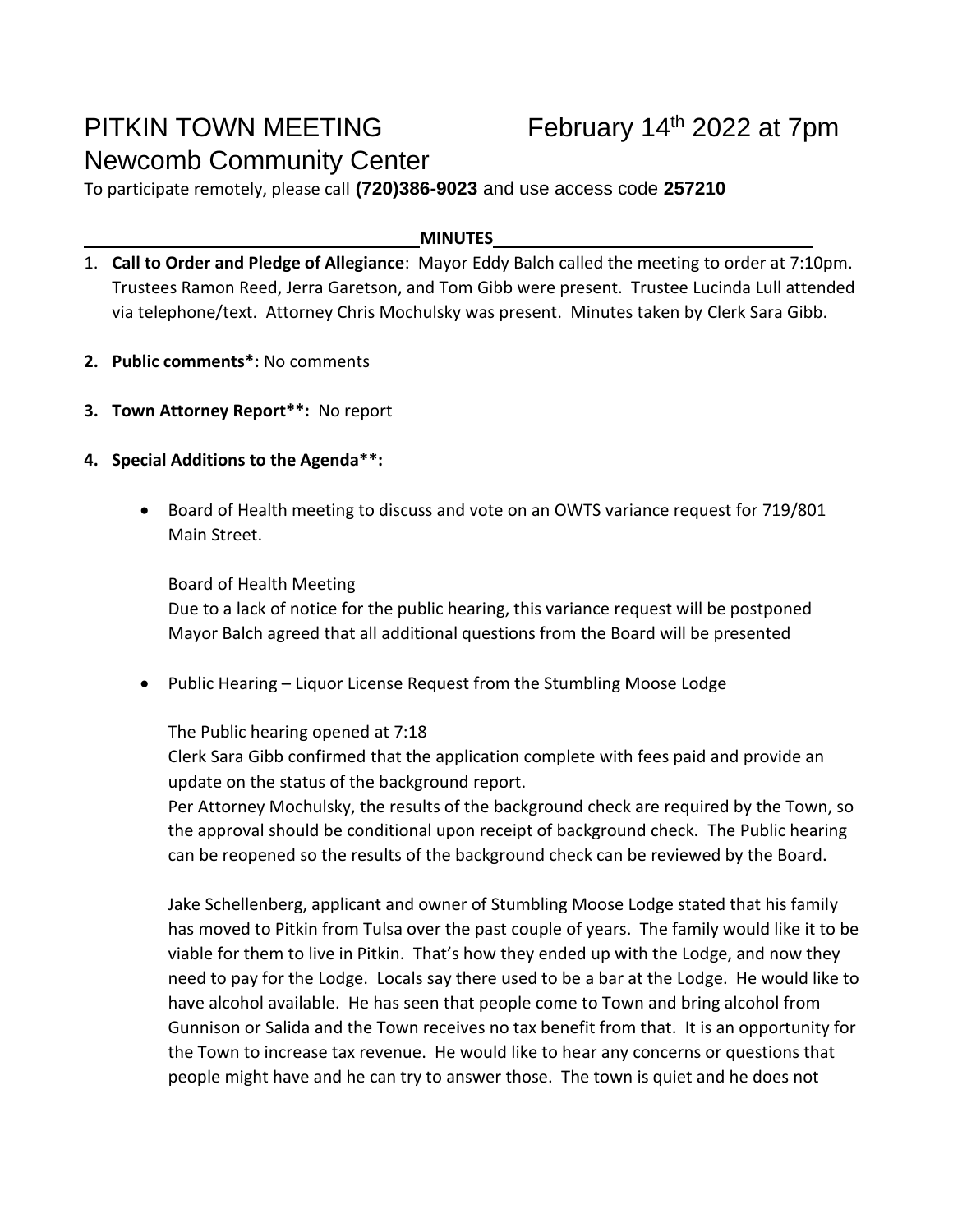envision a crazy or rambunctious situation. The Town has a history of having bars, but just hasn't during the last couple of years.

Additional questions that were sent to Mr. Schellenberg's attorney: Planned seating capacity for restaurant? A: 12-16 plus the patio which can accommodate some tables for an additional 16 outside Lodging capacity? A: Applicant stated that this has nothing to do with the liquor license Access and parking? A: A map was sent in and reviewed by the Board. Approximately 20 cars can be parked off of Main Street

Mayor Eddy Balch asked if he had any additional information to present. He asked if Mr. Schellenberg has polled any residents of Town.

Mr. Schellenberg stated that he spoke to several people in Town and no one was opposed.

Public comments: Renee Balch is opposed to a bar/alcohol in Pitkin. Jesse James Garetson has no problem with a bar. The Town has had bars and packaged liquor for sale in the past. Chris Nasso would like business owners to be able to run and manager their businesses without the assumption that something new is going to be detrimental to the Town. Jesse James Garetson also stated that the occupancy of the apartments is quite a bit less than the previous owners. Patrice Boyd asked about drinking and driving and kids. She wants to know if someone will be keeping an eye on someone who is helping themselves to drinks.

Mayor Eddy Balch asked if Mr. Schellenberg could address on-site management - A manager is not required to be on-site. Someone over 21 years old must be on-site to manage if alcohol is being served at the table by someone under 21 years old. Mr. Schellenberg stated that he is trying to cover all his bases so that everything is legal. He believes the word "bar" is used loosely.

Mayor Eddy Balch asked what Mr. Schellenberg plans to sell – he has applied for all the license so that he is covered to sell anything. It would be a slow transition into selling spirits. At this time the plan is to sell beer and wine.

Mayor Eddy Balch asked about a statement made by Mr. Schellenberg's attorney regarding the type of license that was applied for. How many rooms will be rented? A: There are 4 rooms with kitchen/bathroom for lodging.

Trustee Ramon Reed asked if Mr. Schellenberg received a copy of the correspondence between the Town's attorney and his attorney. Mr. Schellenberg stated that he did. Trustee Reed would like the email correspondence to be made part of the record for this hearing.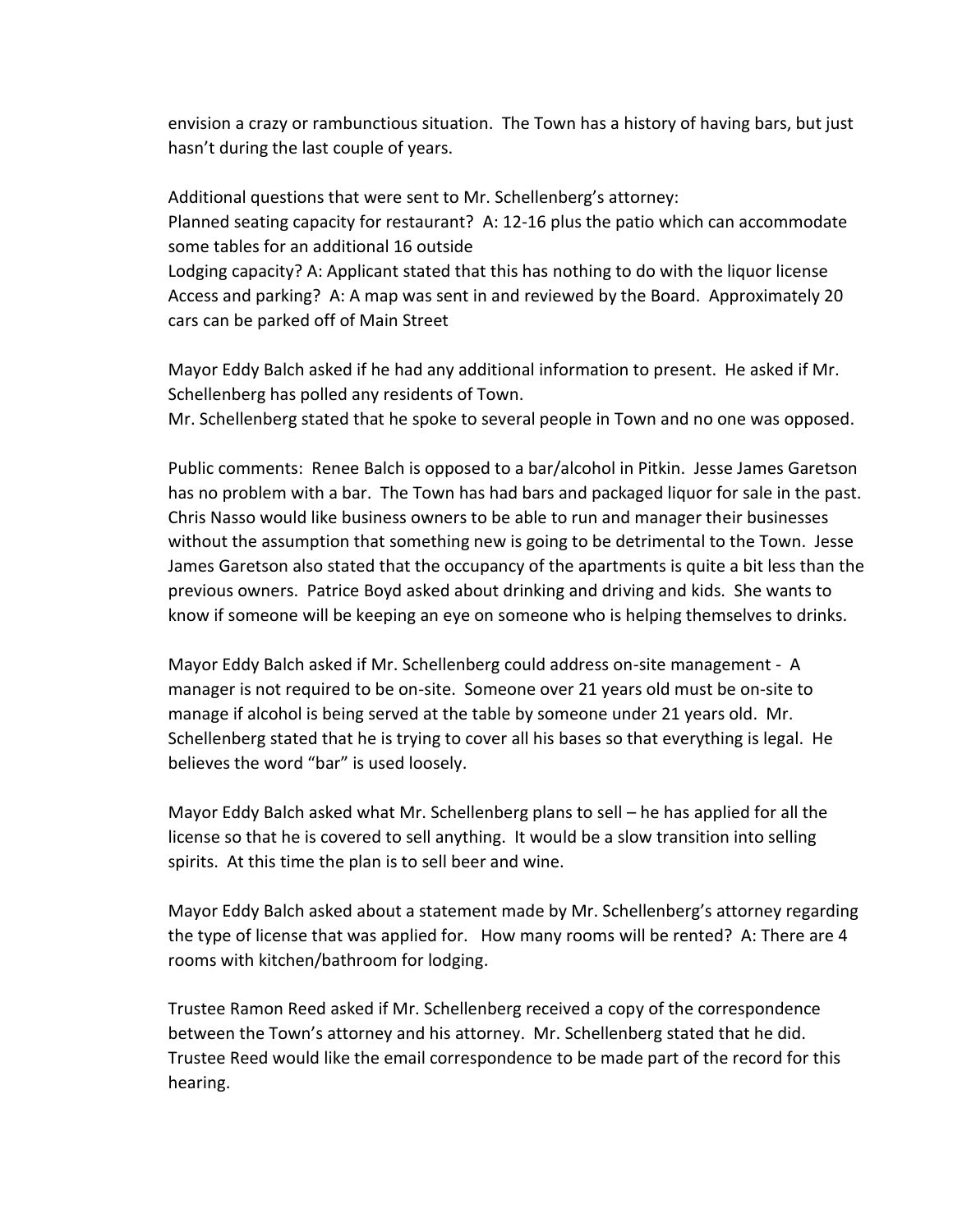Trustee Ramon Reed asked for clarification on the takeout and delivery – Attorney Mochulsky responded that someone can walk into the store and order food to go and can take an amount of alcohol by volume as part of their take-out order. This is a new rule that has come about with COVID. Mr. Schellenberg is not expecting to make deliveries.

#### **OWTS**

In evaluating the liquor license application, the licensing authority must determine the reasonable requirements of the neighborhood.

OWTS is not a part of this hearing. It's not being brushed aside, but this hearing is for the liquor license.

Attorney Mochulsky stated that the Board has to consider the desires of the inhabitants of Pitkin, not the people who visit Pitkin. The desires of the people who live here. He suggested that Jake make a statement regarding the desires of the inhabitants of Pitkin.

Mr. Schellenberg stated that the nearest place to get a drink is a minimum of 35 minutes away. He restated that he has talked to "quite a few people" in town about whether they thought it was a good idea and everyone thought it was a good idea.

Attorney Mochulsky reviewed takeout and delivery rules for liquor. Delivery means delivery to a non-public place (a private home). If someone orders takeout food, that person can also order a drink to take out.

Trustee Lucinda Lull (via phone) said she is good with the information as presented.

The Public hearing was closed at 7:57pm

## **5. For Council Action\*\*:**

2-4 (reordered with Board approval) Discuss and vote on a liquor license application for the Stumbling Moose Lodge.

> **Motion to approve the Liquor License Application for the Stumbling Moose Lodge with the contingencies that the Board receive the background report and deem it satisfactory, and that the Board of Health approve the change of use as proposed made by Trustee Ramon Reed. Seconded by Trustee Jerra Garetson. Motion carried 5-0.**

Trustee Ramon Reed thinks the OWTS needs to be looked at and approved [for the proposed use]. He would like the condition of approval of the Board of Health before issuing the license.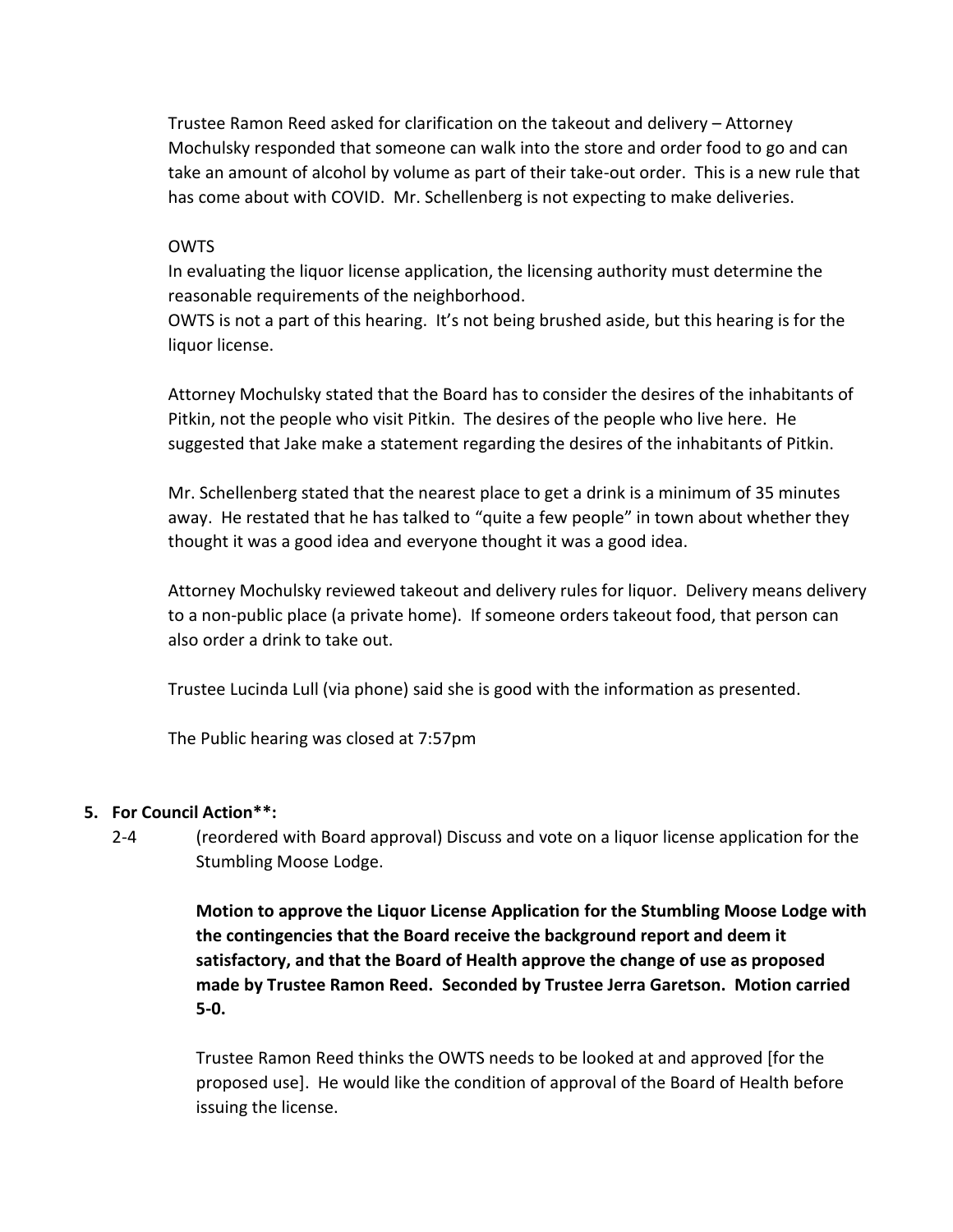Mayor Eddy Balch read the reply from Mr. Schellenberg's attorney regarding the OWTS question. Mr. Runco (attorney) stated that the total capacity will not exceed 24. Mayor Eddy Balch wanted clarification if this number includes lodging and people in the restaurant. Mr. Schellenberg stated that he believes that number refers to the restaurant only. In the application, seating inside and outside was discussed.

The Board would like to know if the OWTS meets the state requirements for the total capacity of the lodge and restaurant. Mr. Schellenberg stated that he thinks that is a completely different subject.

Mayor Eddy Balch clarified that the Board would like some information on the business plan. Mr. Schellenberg stated that he can't know how many people will be at the lodge on any given day in order to determine how many people can be at the restaurant. Mayor Balch stated that Regulation 43 has calculations regarding capacity. Mr. Schellenberg stated that the county health department has the same floor plan that shows 24 people inside/outside and they have not said this does not work. Mayor Balch clarified that the county health department is not responsible for OWTS within the Town of Pitkin. Wastewater falls under the jurisdiction of the Town of Pitkin Board of Health. There are calculations in Regulation 43 showing what is proposed regarding capacity and the size of the OWTS.

Mr. Schellenberg stated that he thinks the Lodge has an occupancy permit. For him to buy an operating business and then have the Town tell him to "jump through hoops" to operate is awkward. Mayor Balch stated that there is a proposal to add a restaurant as part of his application. According to regulation 43, there are different ways to calculate capacity based on what kind of restaurant is proposed. He would like Mr. Schellenberg's calculations for how he proposes to operate his restaurant. He would like to know what the OWTS capacity is currently. Do the combined capacities of the restaurant and the lodging work with the OWTS. The business has changed from what it was previously.

Trustee Jerra Garetson stated that the Environmental Health Agent can work with Mr. Schellenberg on the OWTS capacity and answering any questions regarding the OWTS. She feels comfortable with the liquor license and would like to vote on it tonight.

Trustee Ramon Reed disagrees. The Town does not have all the information, including the background report, which is a requirement of the application. Trustee Reed stated that within the application, the Board has the right to ensure that the business is meeting all local requirements. The Board needs to know that the operation that is planned is legal. There has been a business for many years at this location, but what is proposed is a change of use. This has not been a restaurant for many, many years.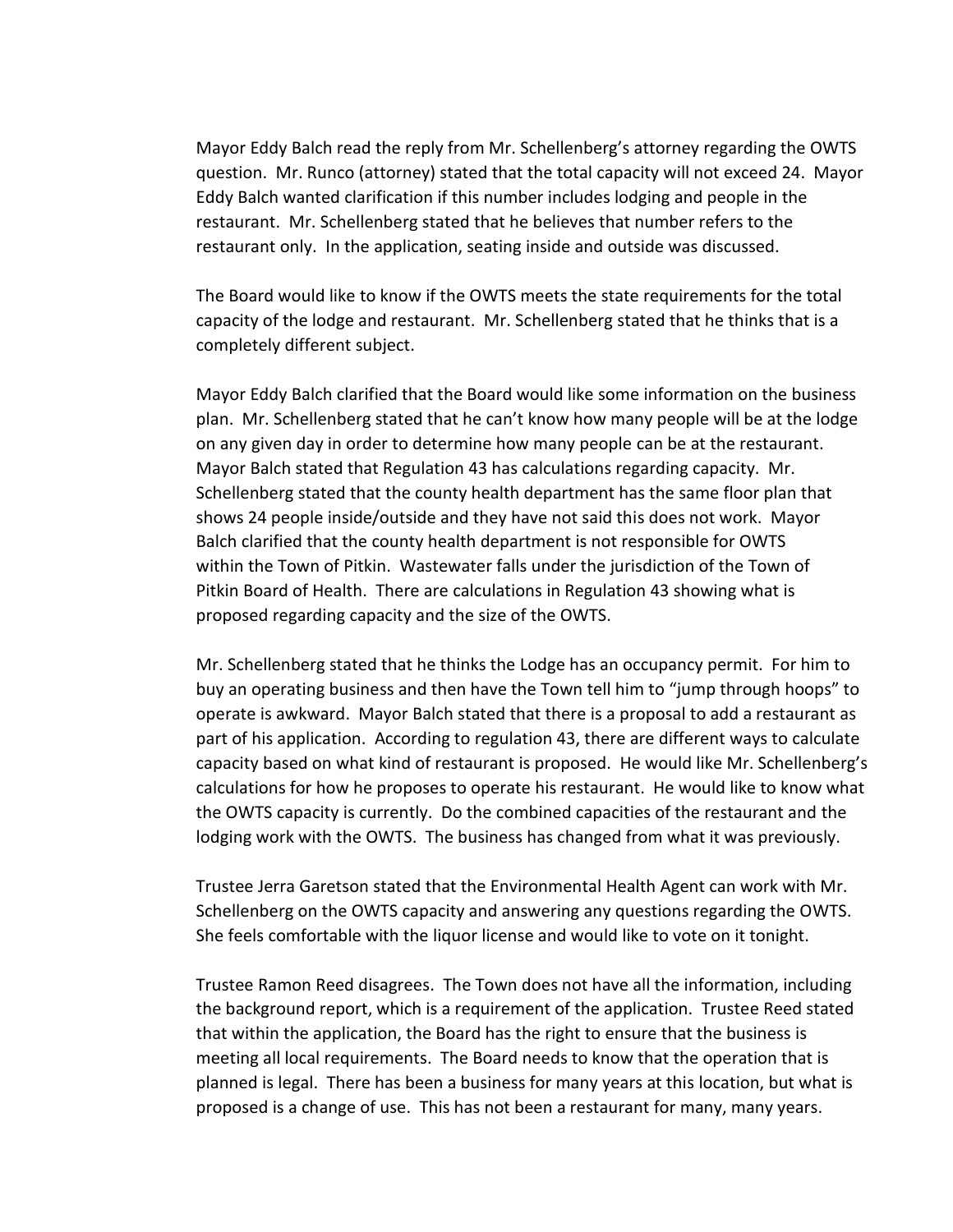There have been new systems put in at this property. Trustee Reed wants to ensure that the OWTS is adequate for the business that is being proposed. Under the Town's own regulations, it is a change of use and needs to meet Regulation 43.

Attorney Mochulsky stated that the Board has to vote within 30 days of this meeting. It can vote with contingencies of a clear background check and OWTS capacity. Mayor Balch asked that if the proof is provided from the applicant could the application be approved via an email poll of the Board?

Receive background check to satisfaction of the Board Review of current OWTS and approval by the Board of Health License would take effect once the Board reviews the background report and the Board of Health approves the OWTS.

Trustee Tom Gibb stated that regardless of knowing a daily capacity, the OWTS has a maximum daily capacity that it can handle. He suggested that if water use is a question, put a meter on the well. Taking care of your OWTS is a self-serving item. One would want to take care of it. The question is, how to back up if the water use exceeds the capacity of the OWTS? He is unsure the best way to address this. Trustee Lucinda Lull agrees with Trustee Tom Gibb.

Mayor Eddy Balch believes approval should be contingent on the background check not having any red flags. He would also like to see the OWTS calculations based on Regulation 43. He further agrees that a water meter should be installed.

Trustee Ramon Reed does not agree. He stated that neither lodging nor restaurants are unusual. Regulation 43 deals with it. He does not understand the science in Regulation 43. Because the Town does not have a sanitarian, the Board of Health is the sanitarian for the Town. He thinks the Board needs something from an engineer stating that the system is adequate for what is planned. Mayor Eddy Balch stated that there calculations based on gallons within Regulation 43 for commercial businesses. He wants Mr. Schellenberg to do the calculations and provide them to the Town. Trustee Jerra Garetson agrees with Mayor Eddy Balch. She has some experience with the use of water meters and says this is a simple solution. She would like the Board to be encouraging to businesses in Town. Businesses should be fully legal, but the Board should be helpful to businesses rather than putting up roadblocks. Trustee Lucinda Lull would like to see an engineer's report. Mayor Eddy Balch stated that if this is to be done legally, what does Regulation 43 allow?

Attorney Mochulsky asked if the contingencies could be clarified. Mayor Balch stated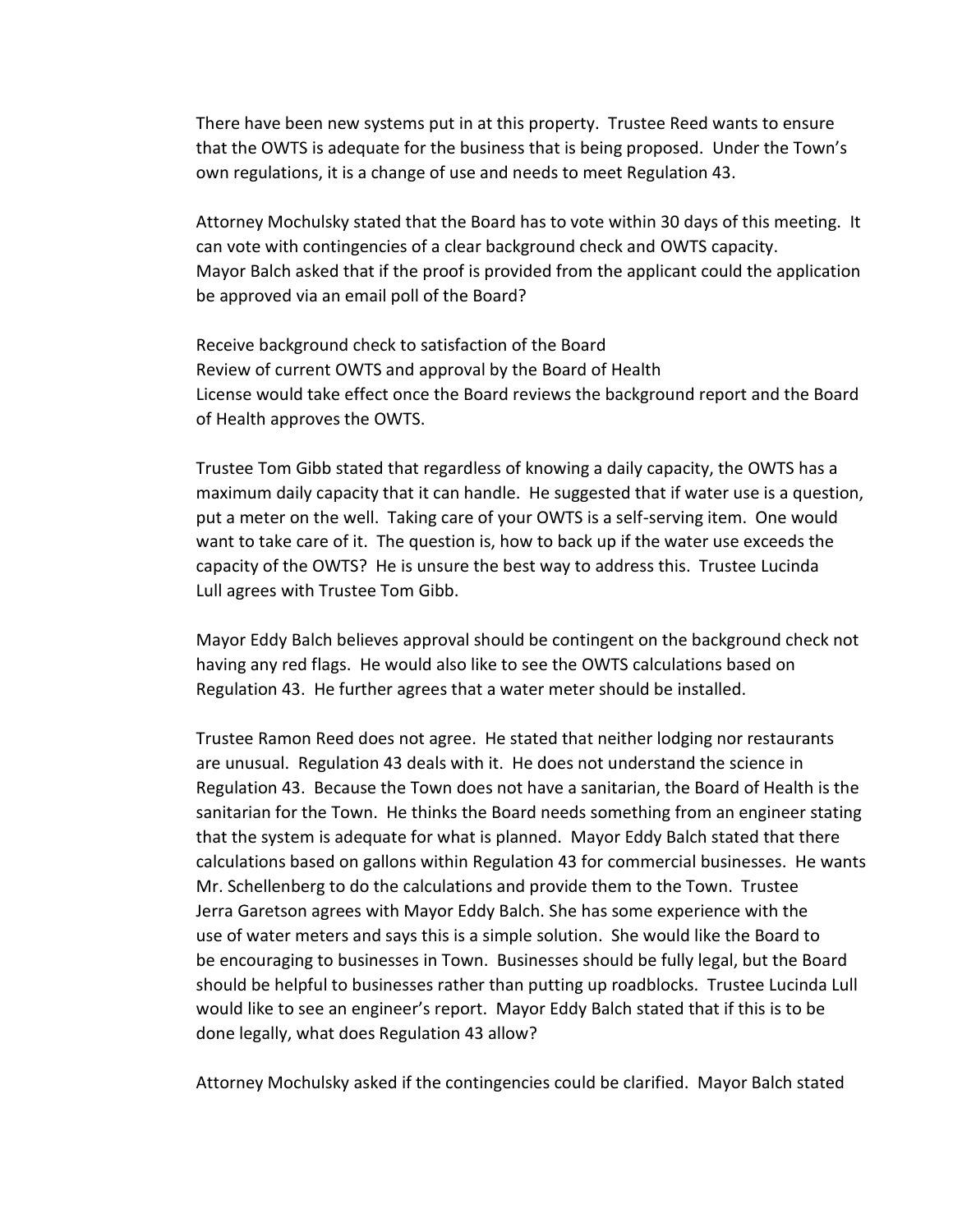that the application could be put up for approval with two contingencies – background check with no "red flags" and calculations on proposed daily flows compared to what the OWTS is designed to handle based on Regulation 43. A water meter would be recommended. Trustee Jerra Garetson does not think a water meter should be required but it is a good thing idea and would give the Board of Health some good information. Trustee Ramon Reed cares about the system meeting the requirements of Regulation 43. He thinks that's up to the Board of Health. If the Board wants to take a hand calculation, that's up to them. Clerk Sara Gibb read aloud a portion of the Town's OWTS ordinance regarding the requirements of a contemplated change of use. The ordinance states: "Any OWTS for which a change of use is contemplated within the Town of Pitkin, Colorado shall be supported by certification by a licensed Colorado engineer that such change of use can be supported by the existing OWTS."

Public comments: Jesse James Garetson

2-1 Approve meeting minutes: January  $10<sup>th</sup>$  regular meeting

**Motion to approve the minutes from the January 10th regular meeting as corrected made by Trustee Jerra Garetson. Seconded by Trustee Ramon Reed. Motion carried 5-0.**

2-2 Discuss and vote on Resolution 2022-3 Canceling the 2022 Election and Declaring Candidates Elected

## **Motion to approve Resolution 2022-3 made by Trustee Tom Gibb. Seconded by Trustee Jerra Garetson. Motion carried 5-0.**

2-3 Discuss and vote on Resolution 2022-4 Zoning Map Change

**Motion to approve Resolution 2022-4 made by Trustee Jerra Garetson. Seconded by Trustee Tom Gibb. Motion carried 4-1. Trustee Ramon Reed cast a "nay" vote.**

2-5 Review treasurer's report; Vote to approve February 2022 disbursements

> Mayor Balch had a question about negative sales tax in the budget vs. actual for January 2022. Clerk Sara Gibb explained some of the items were expensed in 2021.

> **Motion to approve the February 2022 disbursements made by Trustee Ramon**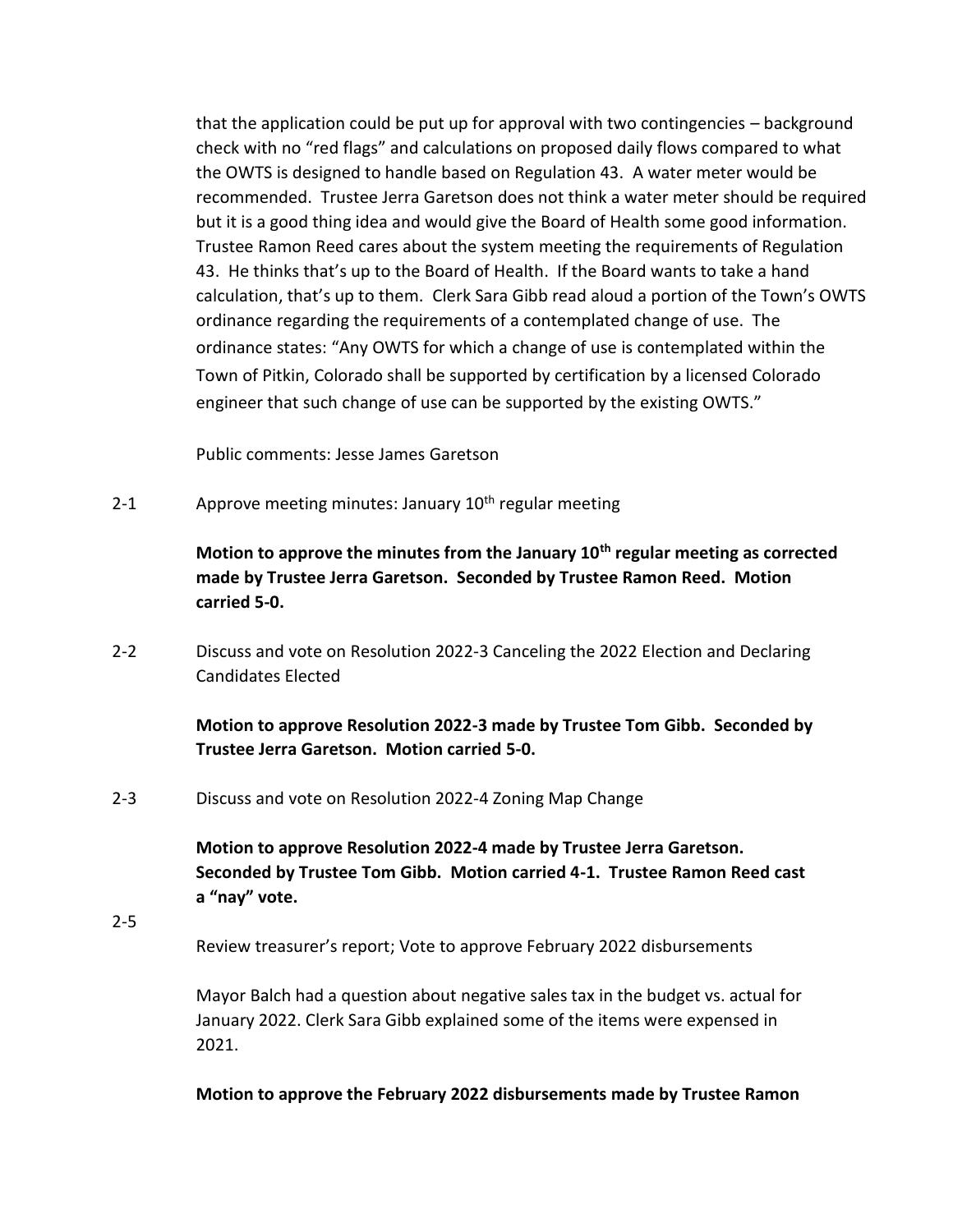## **Reed. Seconded by Trustee Jerra Garetson. Motion carried 5-0.**

## **Updates**/**Planning/Discussion\*\***:

- Set work sessions and discuss future agenda items
- 6. **Reports\*\***: Please see attached for Commissioner/community reports
	- Town Mayor Eddy Balch reported that a request has been received from Town Hall Commissioner Garry Winget. He asked that the Board to write letters of support for the Town Hall Repairs.
	- Town Clerk Sara Gibb no report
	- Building Inspector Tom Gibb (interim)
	- Sanitarian vacant
	- Fire Department Rand Makowski
	- Zoning Board Jesse James Garetson
	- Cemetery Mark Rossmiller
	- Environmental Health Cyndi Wick
	- Streets Jesse James Garetson
	- Ditches Vacant
	- Town Hall Garry Winget
	- Parks and Rec Sara Lamar

## 9. **Adjourn: Motion to adjourn made by Tom Gibb. Seconded by Trustee Jerra Garetson. Seconded Motino carried 4-0. Meeting adjourned at 9:09pm.**

The next regularly scheduled meeting will be held **Monday, March 14th** at 7:00PM. Council meetings are scheduled to adjourn at 9:00PM. At the council's discretion agenda item(s) not addressed by this time will be tabled until the next regular meeting. Approved minutes, ordinances, resolutions, agendas, and other Town of Pitkin public notices can be found at [https://townofpitkin.colorado.gov](https://townofpitkin.colorado.gov/)